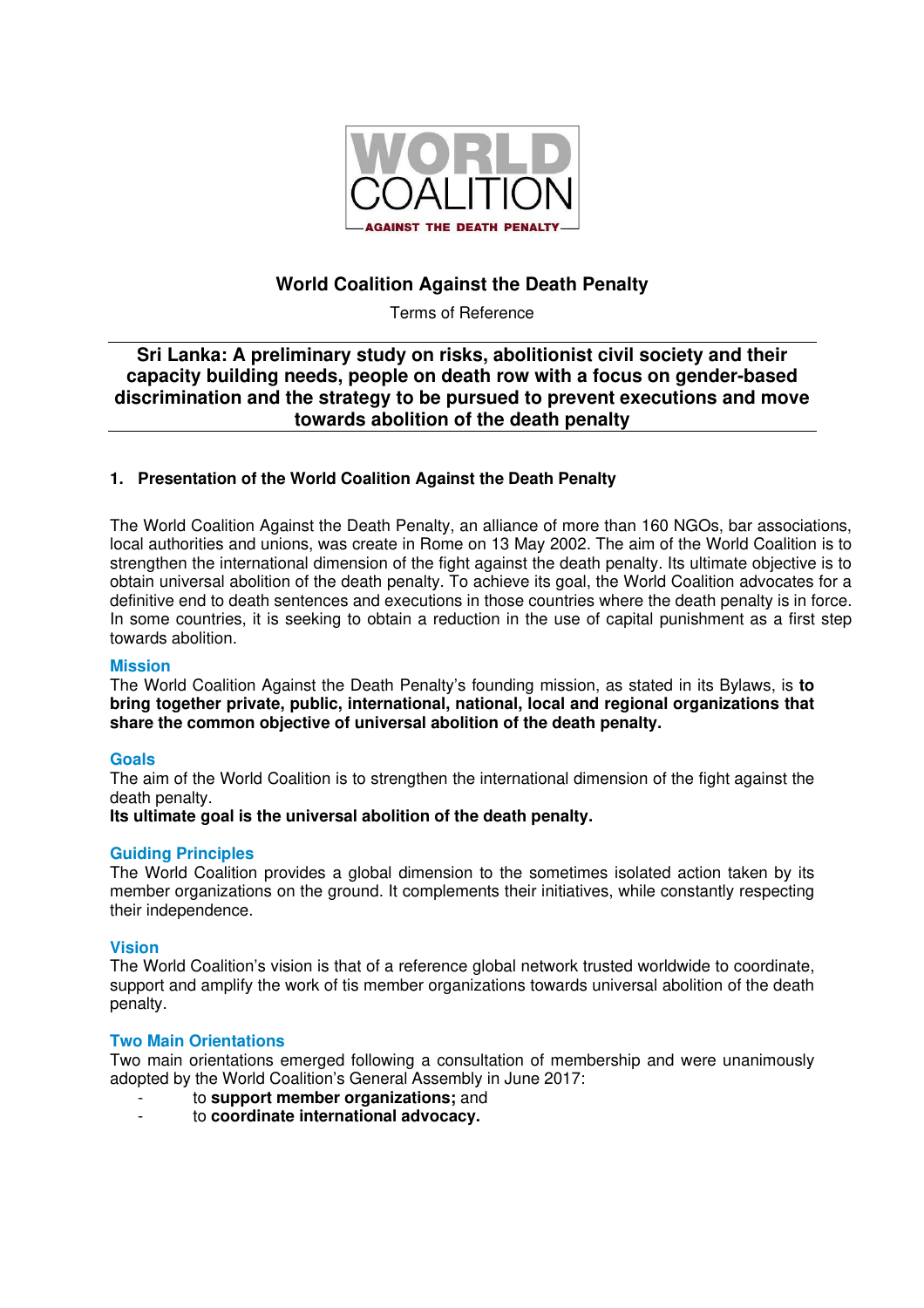By encouraging networking amongst its members as well as an exchange of experiences, the World Coalition is able to propose common international or regional strategies for the abolition of the death penalty, support abolitionists throughout the world and to provide them with information, awareness-raising and mobilization tools.

In 2018, the World Coalition launched a major campaign to secure and maintain the abolition of the death penalty in countries that are abolitionist in law and practice and where there are known risks of a resurgence of the death penalty.

### **2. Background**

Since the creation of the World Coalition Against the Death Penalty in 2002, significant progress has been made towards ending the death penalty. But, while the progress of the abolitionist cause seems irreversible, abolitionists risk serious setbacks in the years to come. Among two-thirds of the countries in the world that have abolished the death penalty in law or in practice, some wish to resume executions. Such was the case in Sri Lanka in 2019.

The risk was considered very high in the summer of 2019, where, after a de facto moratorium of more than 40 years, the president wanted to resume executions. The risk is now considered as a moderate to high risk,<sup>1</sup> especially given the very high number of people sentenced to death in the country.

### **3. Objectives**

The objectives of this study are as follows:

- a) Identify national civil society actors campaigning against the resumption of executions in their country;
- b) Analyze the risks related to the project;
- c) Support the actors in their approach by carrying out a needs assessment as it relates to capacity building;

d) Map the situation of people sentenced to death in Sri Lanka with disaggregated data, when available

e) Draw a strategy to be pursued to prevent executions and move towards abolition of the death penalty in Sri Lanka

The main targets of this study are the Sri Lankan civil society organizations working for the abolition of the death penalty, including organizations of lawyers, judges, parliamentarians, journalists, academics, trade unions, cities, doctors and professionals working on drug policy reform, LGBTIQ communities, disability rights movement, prison reform NGOs...

#### $\rightarrow$  Quantifiable Monitoring Indicators:

- A preliminary study on civil society and its context of intervention regarding the death penalty is formalized for Sri Lanka and the preliminary study is disseminated according to the modalities that will be defined with the partners to minimize the risks

- The needs in terms of capacity building of direct beneficiaries in Sri Lanka are identified, particularly in terms of a gendered approach

<sup>1</sup> https://worldcoalition.org/threat-levels-of-the-resurgence-of-the-death-penalty-based-on-key-indicatorsdrawn-from-the-project-experience/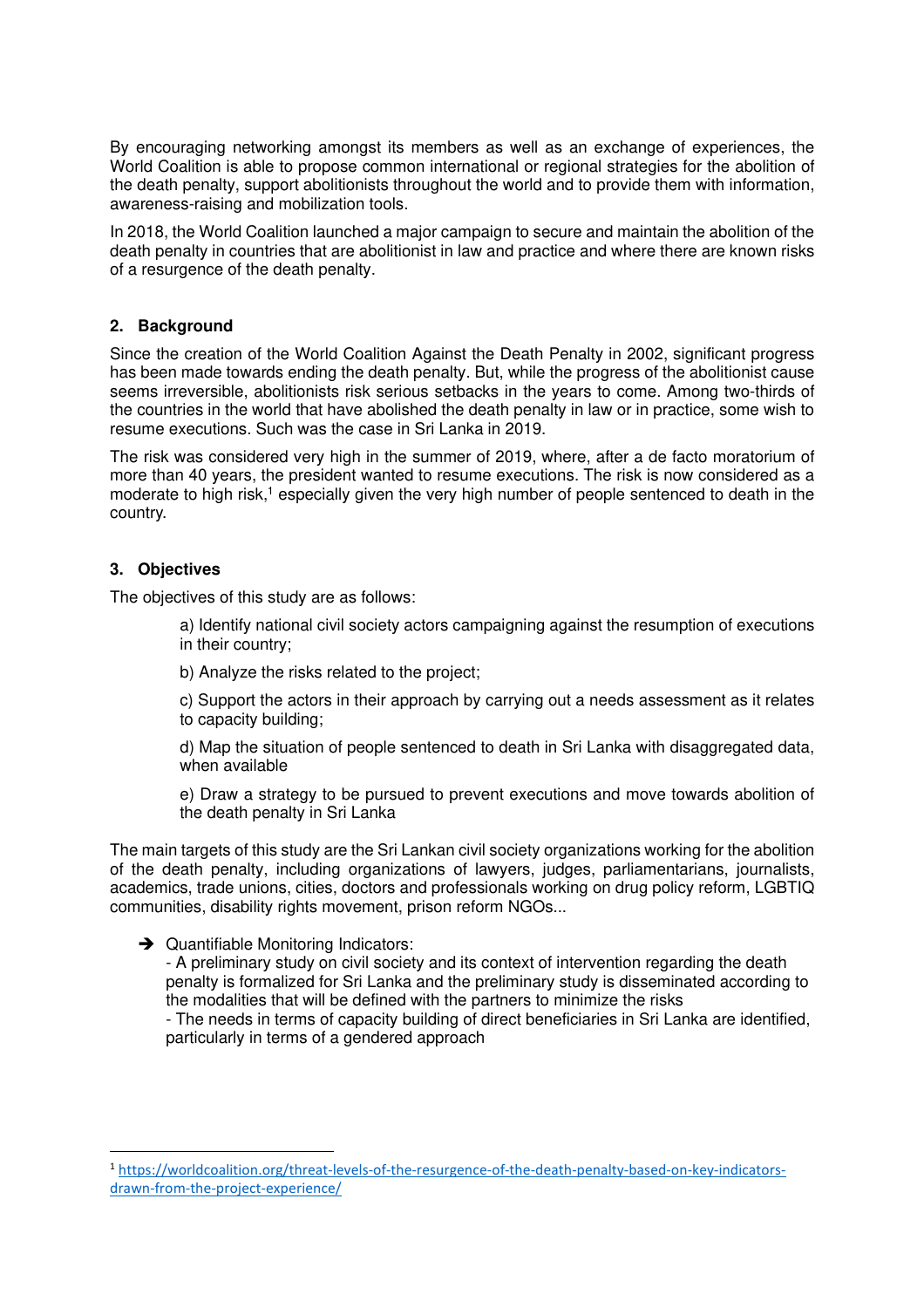## **4. The Study**

The study will focus on the following points:

a) Identifying relevant stakeholders

The project will begin with a detailed analysis of the actors already involved and the potential actors to be contacted at the local, national, regional and international levels to prevent the resumption of executions in Sri Lanka (lawyers' organizations, judges, parliamentarians, journalists, academics, trade unions, cities, doctors and professionals working on drug policy reform, LGBTIQ communities, disability rights movement, prison reform NGOs, migrants' organizations, diaspora organizations, etc.)

The study should identify at least four civil society organizations that are not already part of the World Coalition's international member network (see list in point 5).

The study should also do a mapping of government institutions and other regional and international institutions that could be allies.

b) Analysis of Risks Related to the Project

This study will make it possible to identify the project's risks and the prominent points to be monitored. Particularly, points such as human rights defenders who are at risk (protection and security issues for abolitionist organizations and individuals in the target countries) or the restriction of civil society's scope of action (infringement of freedom of association, assembly, expression, etc.). It will conclude with concrete recommendations (by postponing certain actions over time, or by adapting the planned activities according to the country's political situation or the absence of possible dialogue).

The study will also map the risk of resumption of executions and will give detailed answers to the questions available here: https://worldcoalition.org/threat-levels-of-the-resurgence-of-the-deathpenalty-based-on-key-indicators-drawn-from-the-project-experience/

#### c) Determining Capacity Building Needs

This study will also allow for identifying the needs of the national and international civil society organizations to contribute more efficiently to the abolition of the death penalty in Sri Lanka.

The World Coalition's capacity building strategy is based on the concepts of reciprocity and exchange of best practices. It is primarily "technical" capacity building aimed at improving the ability of organizations to abolish the death penalty. It can also involve "organizational" strengthening, particularly for national or regional coalitions against the death penalty, or for specific needs (logical framework methodology, financial monitoring tools, good practices in the ethical management of an organization, gender perspective, governance...)

This assessment will be done by way of a questionnaire and during the interviews. It will be an important part of the study, as it will be the basis for the following activities:

Regional civil society training

This training is planned to take place in Sri Lanka early 2023, with a program defined jointly with all stakeholders. It may take place in another country if the risk assessment identifies a risk to civil society in Sri Lanka.

- Training Manual "Responding to the Risk of a Return to the Death Penalty The preliminary study will help define the contours of the Training Manual for Responding to the Risk of Return to the Death Penalty.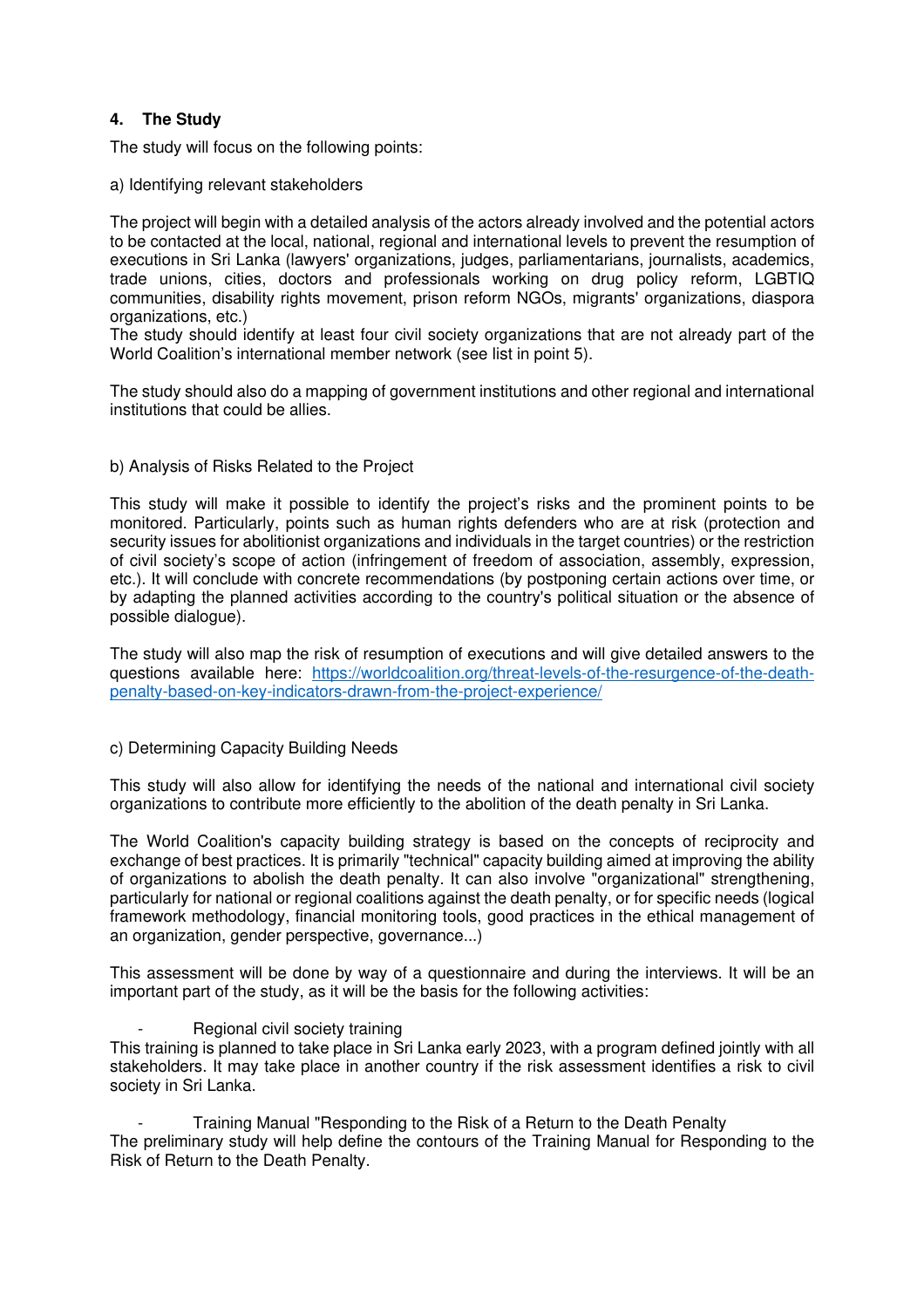In order to empower partners in their advocacy strategy and activities, the World Coalition will share a first draft of the guide ahead of the regional training in the first half of 2023. The regional training program will be inspired by the guide and in turn, the training and its evaluation, as well as the feedback from participants, will allow the guide to be completed and improved.

#### Country-specific online trainings

After the regional training, an online training or strategy seminar for Sri Lanka will be held to follow up on the regional training and reach more local civil society organizations that were unable to attend. This e-learning will also be used to disseminate the training manual and test the e-learning modules before they are made available online.

Financial support to local civil society

The World Coalition plans to award €4,000 to partners in Sri Lanka who are working in collaboration with other partners. These small grants will not necessarily be linked to the World Day against the Death Penalty but can be used in each context as needed. 2 calls for projects will be launched in Phase 2 (early 2022 and early 2023). They will be open to all civil society organizations in Sri Lanka.

- Coordination of International Advocacy

To promote compliance with states' international commitments, and prevent a return to capital punishment, the World Coalition will utilize all UN mechanisms and events relevant to the death penalty in Sri Lanka: regular meetings of the Human Rights Council, Universal Periodic Review, treaty bodies, the UN General Assembly moratorium resolution, the UNODC Commission on Narcotic Drugs and the UNODC Commission on Crime Prevention and Criminal Justice.

Advocacy with regional human rights mechanisms

Through their participation in the World Congress (November 2022) and the regional training session, civil society in Sri Lanka will be better able to contribute to regional human rights mechanisms. These include, for example, Sri Lanka's Asia Pacific Forum of National Human Rights Institutions and the European Union, as Sri Lanka enjoys GSP+ status, which gives it trade advantages with human rights safeguards.

Mobilization on World Day (10 October 2021)

Every year, the World Coalition organizes the World Day Against the Death Penalty around October 10. It sends packages to all its members and partners containing all the tools prepared for the World Day.

d) Map the situation of people sentenced to death in Sri Lanka with disaggregated data, when available

Based on existing reports and data from interviews, the study will give a precise overview of the situation of people sentenced to death in Sri Lanka, with disaggregated data by sex, age, disability, nationality and race, as applicable, and other applicable criteria, with regard to their use of the death penalty, inter alia, the number of persons sentenced to death, the number of persons on death row, the exact location of the prisons where people are known to be on death row, the number of death sentences reversed or commuted on appeal or in which amnesty or pardon has been granted, as well as information on any scheduled execution.

If not all data is available, identify gaps in knowledge that need to be addressed.

e) Draw a strategy to be pursued to prevent executions and move towards abolition of the death penalty in Sri Lanka

Based on the four previous points and on recommendations from interviewees, suggest a strategy to prevent executions in the future.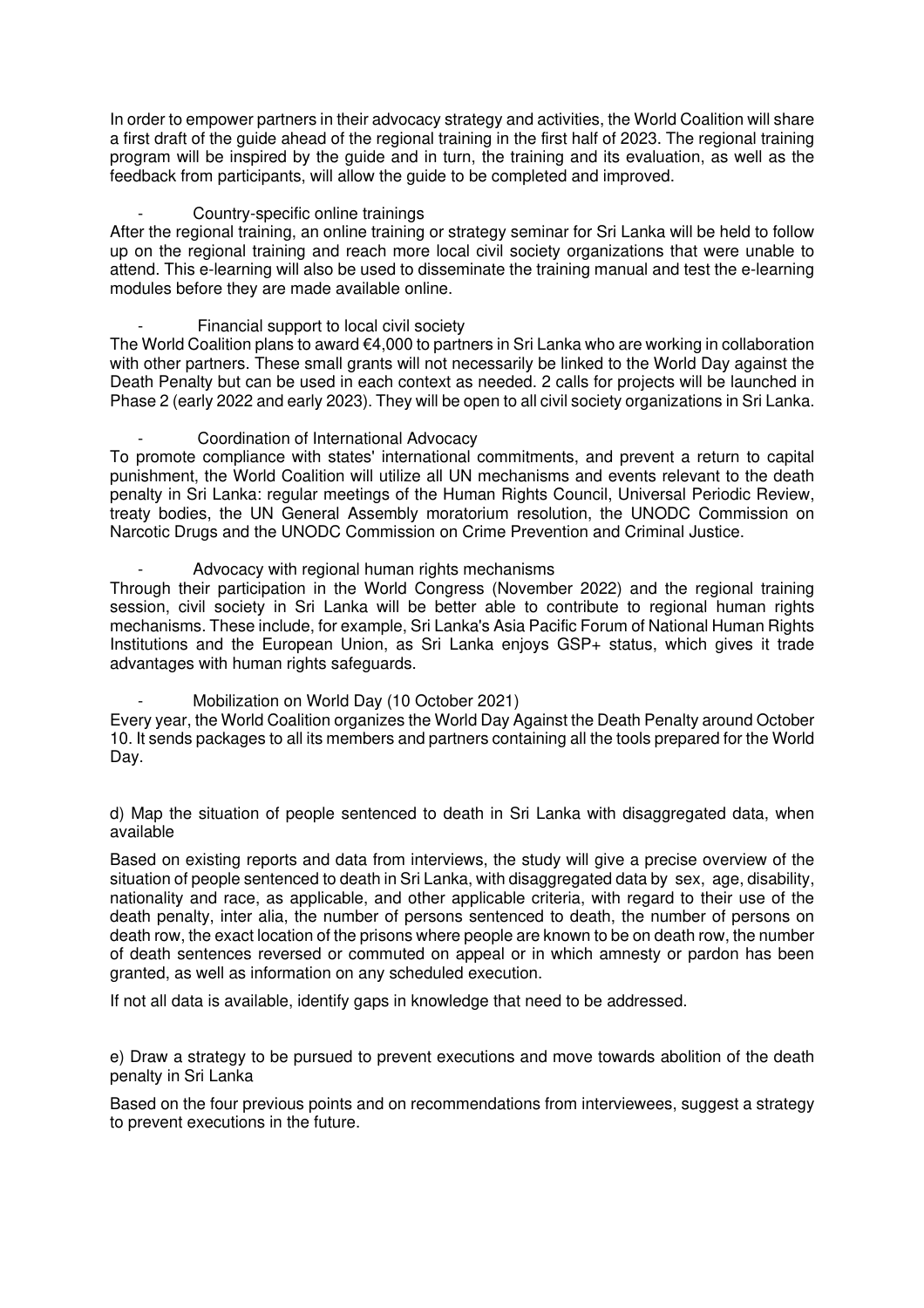### Technical Constraints

The study will not exceed 50 pages (200 000 words).

It may be written in English, French or in the national language.

This study will follow the model of the study conducted in phase one for the Philippines, while drawing lessons on how this study was conducted (recruitment of a local expert, consultation with all local partners, analysis of capacity building needs for local civil society beyond the death penalty field, mapping of local actors to a broader understanding of local civil society and government institutions that could be allies, special attention to dissemination so as not to put anyone at risk, ...  $\lambda$ 

It will be carried out in the first year of the project (2022) and published to be shared with all abolitionists involved in the project.

It will conclude with concrete recommendations and a short-term, step-by-step strategy for Sri Lanka.

# **5. Methodology and the Implementation Timetable**

### Coordination

The study will be conducted by an Sri Lankan expert based in Sri Lanka (the Author) who will work under the direction of the Director of the World Coalition, and under the supervision of the Sri Lanka working group set up by the Coalition's Steering Committee to implement the project.

The Author will work in collaboration with the World Coalition's member organizations that are partners in the project. He/she will benefit from their support, in particular through accessing existing working documents and research.

The main partners are the international member organizations of the World Coalition Against the Death Penalty and who are active in Sri Lanka:

- Amnesty International (International Secretariat in London)
- Anti-Death Penalty Asia Network ADPAN
- $\triangleright$  FIDH
- $\triangleright$  Harm Reduction International
- International Commission of Jurists (Bangkok Office)
- $\triangleright$  Parliamentarians for Global Action PGA
- $\triangleright$  Reprieve
- $\triangleright$  CPJP
- Sant'Egidio
- > The Advocates for Human Rights

As well as their members and OSC networks in the area that are active in the fight against the death penalty

- $\triangleright$  Human Rights Office Kandy
- Action for Peace and Human Rights (APHR)
- $\triangleright$  Right to Life Human Rights Centre

Finally, the study will also rely on the contribution of other potential newly identified actors (in point 4 a).

#### **Resources**

This study will be carried out on the basis of:

- research carried out by the Author, with the assistance of the members of the World Coalition and the staff
- individual interviews with international and national civil society organizations